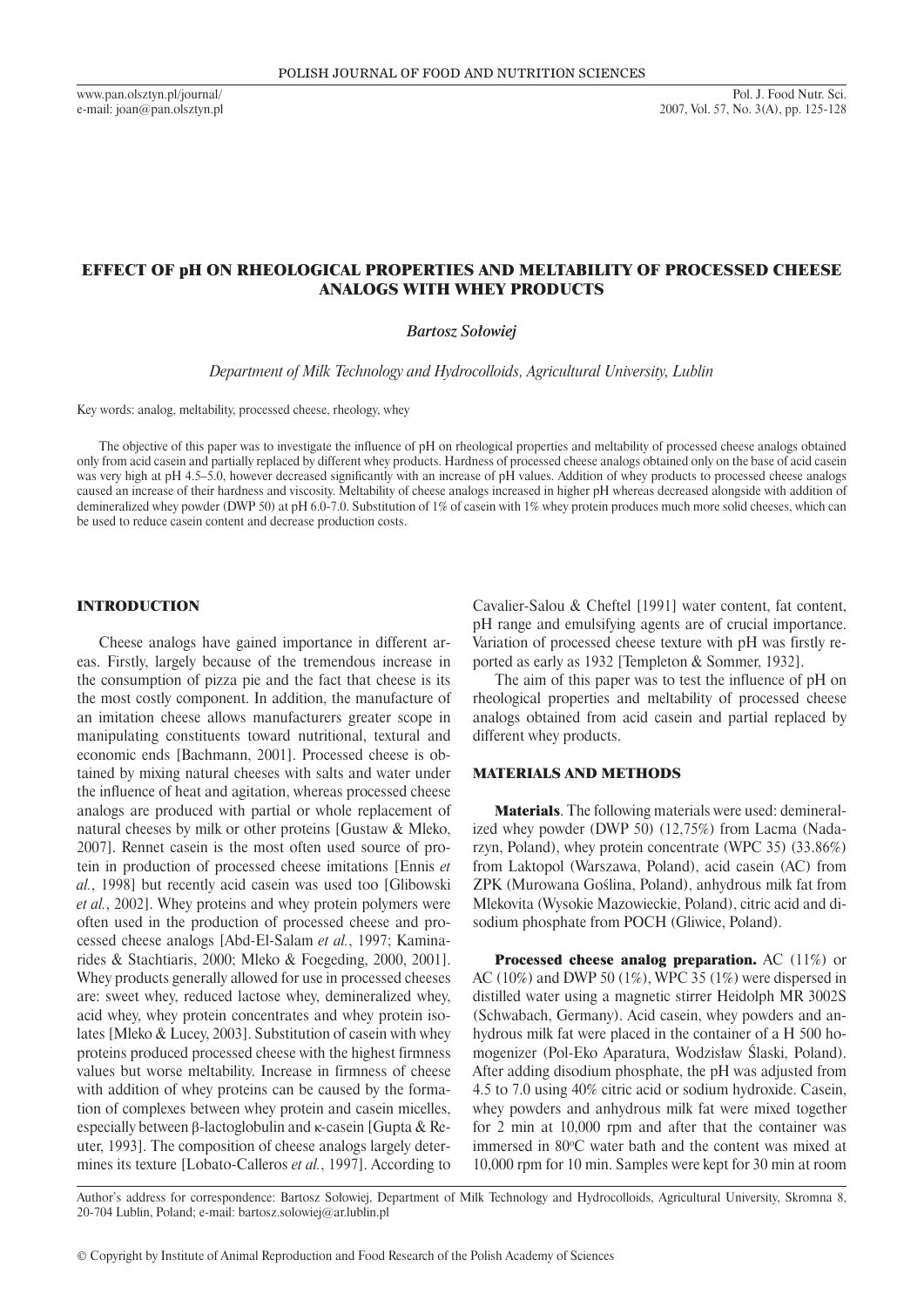temperature and stored overnight at 4o C. There were 3 replications for each treatment.

### METHODS

Analytical methods. Protein content in these products was determined by analysing nitrogen and calculating protein as N x 6.38 [AOAC, 1984]. The content of water and ash was assayed with AOAC methods. Lactose content was determined with spectrophotometric analyses using DNS acid [Miller, 1959]. Fat content was indicated by producers.

Texture profile analysis (TPA). Measurements were performed with a TA-XT2i Texture Analyser (Stable Micro Systems, Godalming, UK). The processed cheese analogs samples were double compressed to 70% of deformation by a testing set (15 mm diameter). The rate of compression was 1 mm/s. Cheese samples were evaluated for hardness. There were 6 measurements for each treatment.

**Puncture test.** Measurements were performed with a TA-XT2i Texture Analyser (Stable Micro Systems, Godalming, UK). The cheese samples were penetrated to 20 mm by a testing set (10 mm diameter). The rate of penetration was 1 mm/s. There were 3 measurements for each treatment.

Viscosity. Viscosity of processed cheese analogs was measured using a Brookfield DV II + viscometer (Stoughton, MA, USA) with a Helipath countershaft (F). Measurements were made at constant temperature  $(21^{\circ}C)$  with the spindle velocity of  $V=20$  rpm/min. There were 3 measurements for each treatment.

Meltability*.* Meltability of processed cheese analogs was measured using a modified Schreiber test [Mleko & Foegeding, 2000]. Specimens (4.8 mm thick, 41 mm in diameter) were placed in a microwave oven (Samsung, South Korea) and heated for 60 s. The specimens were then removed and cooled. Their expansion was measured along 6 lines marked on a concentric set of circles as described by Kosikowski [1977]. Schreiber meltability (arbitrary scale of 0-10 units) was given as mean of 6 readings for each of 3 replications.

#### Results and Discussion

Figures 1-2 show pH influence on hardness of different processed cheese analogs measured by texture profile analysis and puncture test. It was observed that hardness of the processed cheese analogs obtained only on the base of acid casein was very high at pH 4.5–5.0, however it decreased significantly with an increase of pH. Regarding to processed cheese analogs received from acid casein with its partial replacement by whey products, hardness was much more higher than in standard analogs with an increase in pH (5.0-7.0). It was probably caused by an interaction between casein and whey proteins. Mleko & Foegeding [2000] suggest that whey proteins interacted with casein network as a filler, or that a mixed gel network was formed. The most probably disulphide bonds between κ*-*casein and β*-*lactoglobulin were formed but also α*-*lactalbumin could participate in the reaction with casein [Law *et al.*, 1994]. All processed cheeses are made within a narrow pH range of 5.2-6.0. Low pH processed cheeses were hard and crumbly whereas high pH processed cheeses were less solid and elastic [Templeton & Sommer, 1932; Gupta *et al.*, 1984; Caric *et al.*, 1985; Shimp, 1985; Marchesseau *et al.*, 1997; Lee & Klostermeyer, 2001]. Stampanoni & Noble [1991] reported that decreasing the pH from 6.2 to 5.0 resulted in increased hardness and elasticity in cheese analogs. Marchesseau *et al.* [1997] suggested that the increase in the net negative charge of proteins (with increasing pH above the isoelectric point of caseins) resulted in increased hydration of casein due to the reduced electrostatic interactions. The higher sorption of water by the proteins was thought to result in a softer processed cheese at high pH. Marchesseau *et al.* [1997] also showed that water in processed cheeses made from cheese, milk powder, butter and polyphosphate melting salt yielded different protein structures at different pH values (pH 5.2-6.7). Processed cheese at pH 5.2 was granular with large protein aggregates and fat was not well emulsified. As the pH increased, compactness of the protein microstructure decreased, indicating decreasing protein-protein interactions.



FIGURE 1. pH influence on hardness of different processed cheese analogs (TPA).



FIGURE 2. pH influence on hardness of different processed cheese analogs (puncture test).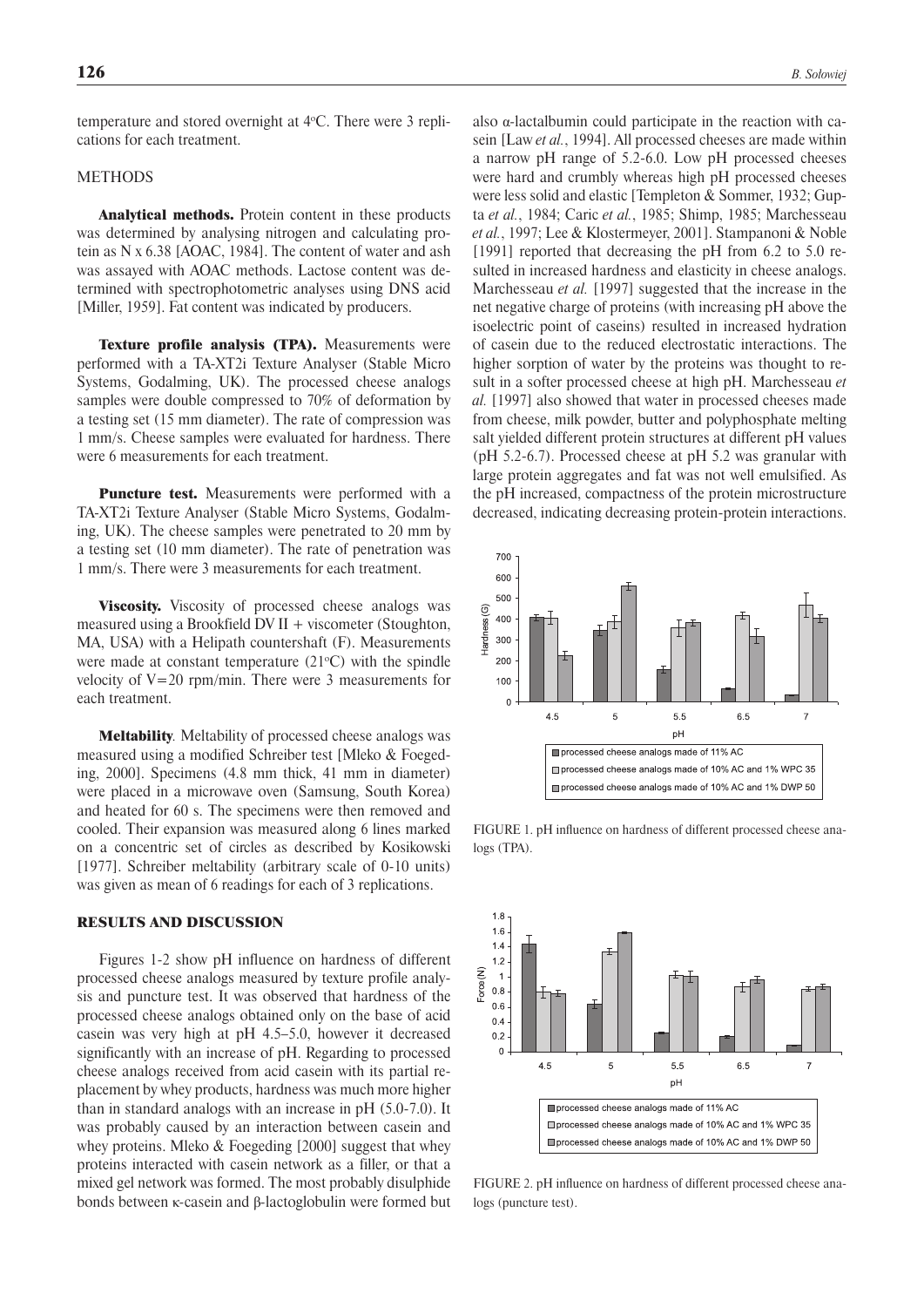Processed cheeses made in the pH range from 5.7 to 6.1 were firm, and showed a uniform distribution of protein in the network structure.

Many workers have determined the viscosity, in general meaning, of processed cheeses, cheese analogs and natural cheeses using various techniques of viscometry [Dimitreli & Thomareis, 2004]. Figure 3 shows the effect of whey products addition on viscosity in the range of pH 4.5-7.0. Addition of whey products to processed cheese analogs caused an increase in viscosity. Processed cheese analogs with DWP 50 exhibited the highest viscosity in the whole pH range (4.5-7.0). Also the cheese analogs with addition of WPC 35 were more viscous than cheese analogs obtained only on the base of acid casein but pH variations did not influence in their viscosity. The increase in viscosity reflects intermolecular interactions between adjacent protein molecules with the formation of weak transient networks [Boye *et al.*, 1997]. Damodaran [1997] reported that the viscosity of protein solutions generally increases exponentially with protein concentration, which can be attributed to increased interactions between the hydrated protein molecules. Dimitreli & Thomareis [2004] affirmed that viscosity of processed cheese emulsion during processing is affected



FIGURE 3. pH influence on viscosity of different processed cheese analogs.



FIGURE 4. pH influence on meltability of different processed cheese analogs.

by the continuous phase (water and proteins) and not by the dispersed phase (liquid fat). Incorporation of whey proteins to casein causes the growth of the molar mass of formed aggregates, and an increase in viscosity [Glibowski *et al.*, 2002]. The addition of whey proteins caused also an increase of viscosity in traditional processed cheeses [Abd-El-Salam *et al.*, 1997].

Processed cheese in the context of meltability can be considered as a two-component system, consisting of a melting casein network and unmelting whey protein network. Probably at some temperature aggregation of whey proteins or possible interaction between whey proteins and casein caused increase in elasticity of the cheeses. Processed cheese analogs containing DWP 50 exhibited the highest meltability in the range of pH 4.5-5.5 (Figure 4). In higher pH values (6.5-7.0) cheese analogs revealed lower meltability but still acceptable. Meltability of processed cheese analogs produced only on the base of acid casein and cheese analogs containing WPC 35 increased with increasing pH values. Swenson *et al.* [2000] found that increased cooking time produced softer, more meltable cheeses, while increases in cook temperature decreased firmness and increased meltability and spreadability. According to Cavalier-Salou & Cheftel [1991] melting ability of cheese analogs from calcium caseinate correlated with high pH, soft texture, high degree of casein dissociation and low degree of fat emulsification. Addition of whey protein isolate and whey protein polymers caused a significant decrease of meltability [Mleko & Foegeding, 2000]. Gupta & Reuter [1993] also found that meltability of processed cheese decreased with an increase of WPC concentration.

Substitution of 1% of casein with 1% whey protein produces much more solid cheeses, which can be used to reduce casein content and decrease production costs.

## **CONCLUSIONS**

1. Hardness of the processed cheese analogs obtained only on the base of acid casein was very high at pH 4.5–5.0, however it significantly with an increase of pH values.

2. Addition of DWP 50 and WPC 35 to processed cheese analogs caused an increase in their hardness in range of pH values 5.0-7.0.

3. Addition of whey products to the processed cheese analogs caused an increase of their viscosity.

4. Processed cheese analogs containing DWP 50 exhibited the highest meltability in the range of pH 4.5-5.5, but meltability of processed cheese analogs produced only on the base of acid casein and cheese analogs containing WPC 35 increased with increasing pH values.

## **REFERENCES**

- 1. Abd-El-Salam A., Khader A., Hamed A., Al Kamy A.F., El-Garawany G.A., Effect of whey protein concentrate, emulsifying salts and storage on apparent viscosity of processed cheese spreads. Egypt. J. Dairy Sci., 1997, 25, 281-288.
- 2. AOAC, Official Methods of Analysis (14th Ed.). Arlington, Virginia, 1984.
- 3. Bachmann H.P., Cheese analogs: a review. Int. Dairy J., 2001, 11, 505-515.